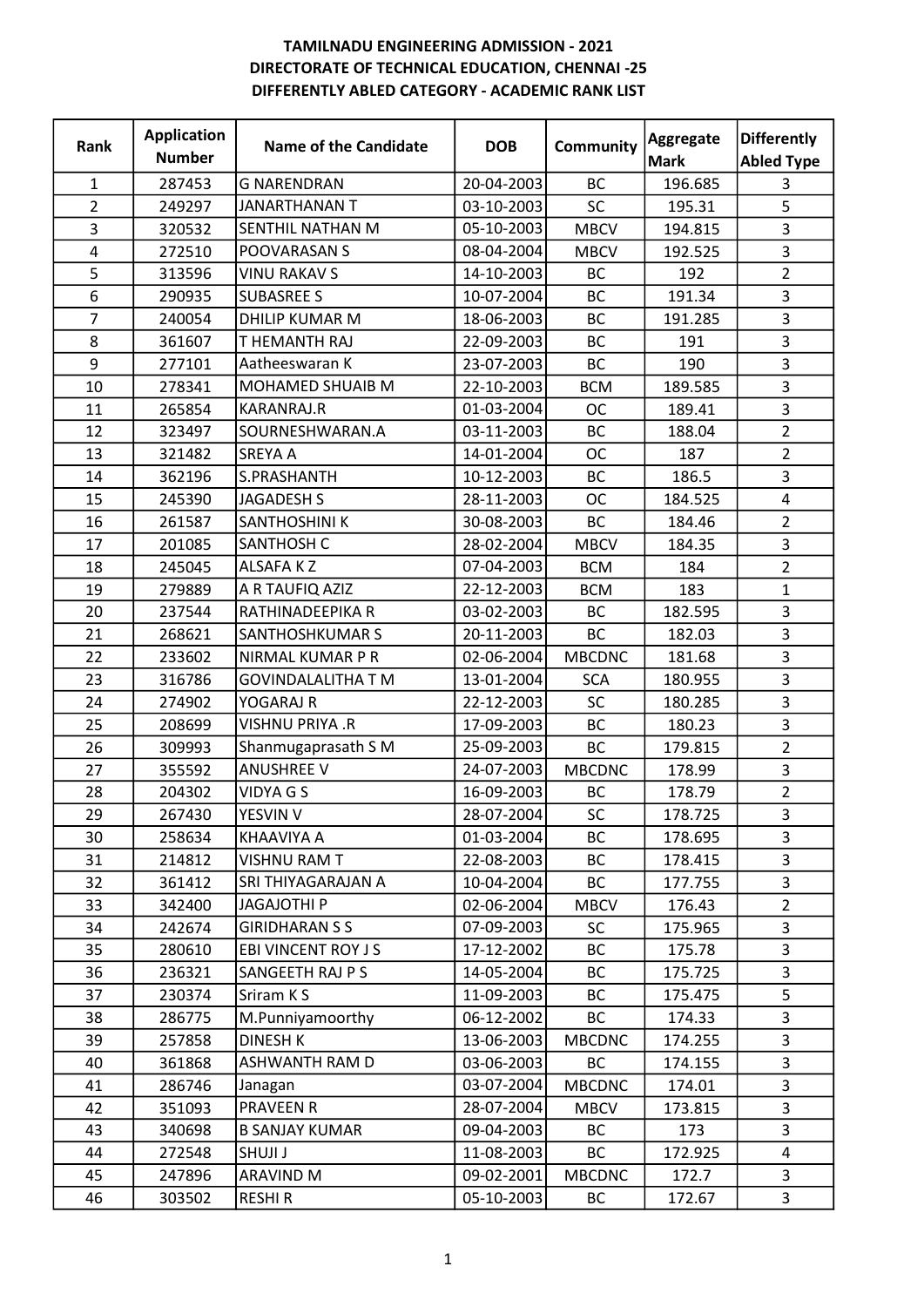| Rank | <b>Application</b><br><b>Number</b> | <b>Name of the Candidate</b> | <b>DOB</b> | Community     | Aggregate<br><b>Mark</b> | <b>Differently</b><br><b>Abled Type</b> |
|------|-------------------------------------|------------------------------|------------|---------------|--------------------------|-----------------------------------------|
| 47   | 253739                              | <b>NAVEENKUMAR R</b>         | 03-01-2004 | <b>SC</b>     | 172.265                  | 3                                       |
| 48   | 219933                              | <b>GOWTHAM R</b>             | 31-03-2004 | <b>BC</b>     | 172.22                   | 3                                       |
| 49   | 315319                              | <b>ANUSHYA G</b>             | 31-05-2003 | <b>BC</b>     | 172.18                   | 3                                       |
| 50   | 231560                              | Harshavarthan                | 08-01-2004 | <b>MBC</b>    | 172                      | 3                                       |
| 51   | 369809                              | V MOHANASUNDARAM             | 13-04-2003 | <b>MBCV</b>   | 172                      | 3                                       |
| 52   | 212578                              | SURYA.R                      | 04-07-2002 | <b>BC</b>     | 171.975                  | $\overline{3}$                          |
| 53   | 205808                              | <b>BHUVANESH V</b>           | 02-11-2002 | <b>BC</b>     | 171.925                  | $\mathbf{1}$                            |
| 54   | 320732                              | AVANTHIKAA C                 | 07-06-2003 | <b>MBCV</b>   | 171.91                   | 3                                       |
| 55   | 249546                              | MOHANA MEENA G               | 14-04-2003 | <b>BC</b>     | 171.57                   | $\overline{2}$                          |
| 56   | 266529                              | <b>SACHIN R</b>              | 06-10-2004 | <b>BC</b>     | 171.405                  | 3                                       |
| 57   | 219362                              | J Sujan Kumar                | 14-08-2003 | <b>OC</b>     | 171                      | $\mathbf{1}$                            |
| 58   | 254108                              | <b>GOKILAVANI M</b>          | 08-01-2004 | <b>BC</b>     | 170.855                  | 3                                       |
| 59   | 236157                              | DHIVAGAR M                   | 20-10-2003 | <b>BC</b>     | 170.5                    | $\mathbf{1}$                            |
| 60   | 309888                              | <b>VISHNUS</b>               | 21-08-2003 | <b>BC</b>     | 170.22                   | $\overline{2}$                          |
| 61   | 336124                              | <b>BILL BRIGHT D</b>         | 23-05-2003 | <b>BC</b>     | 170.155                  | 3                                       |
| 62   | 299556                              | <b>VISWAT</b>                | 24-05-2003 | <b>BC</b>     | 170.15                   | 3                                       |
| 63   | 268356                              | MANIKANDARAJAN M             | 14-12-2003 | <b>BC</b>     | 169.955                  | 3                                       |
| 64   | 355981                              | <b>ABINESH R</b>             | 21-04-2004 | <b>BC</b>     | 169.92                   | $\overline{3}$                          |
| 65   | 374313                              | <b>PRATHEEP S</b>            | 01-05-2004 | <b>BC</b>     | 169.615                  | $\mathbf{1}$                            |
| 66   | 311554                              | <b>MANOJ PRABHAGAR S</b>     | 07-02-2004 | <b>MBCV</b>   | 169.5                    | 3                                       |
| 67   | 214355                              | <b>UDHAYABHARATHIS</b>       | 10-11-2003 | <b>MBCDNC</b> | 169.295                  | 3                                       |
| 68   | 298541                              | <b>KIRUTHIGA K</b>           | 05-01-2004 | <b>BC</b>     | 168.525                  | 3                                       |
| 69   | 277438                              | K Logadhenu Sarabeshvar      | 12-01-2003 | <b>BC</b>     | 168                      | 3                                       |
| 70   | 214796                              | <b>VIJAYA RAJ P</b>          | 10-11-2003 | <b>MBCDNC</b> | 167.22                   | 3                                       |
| 71   | 307962                              | <b>NAREN V</b>               | 30-09-2003 | <b>MBCDNC</b> | 166.715                  | 3                                       |
| 72   | 363310                              | <b>BALA MURUGAN R</b>        | 24-04-2004 | <b>MBCDNC</b> | 166.25                   | 3                                       |
| 73   | 238048                              | <b>KAYALVIZHI S</b>          | 24-01-2004 | SC            | 166.24                   | 3                                       |
| 74   | 334129                              | <b>BARATH E</b>              | 17-02-2004 | <b>MBCV</b>   | 166.22                   | 3                                       |
| 75   | 309377                              | <b>RAVIN A</b>               | 20-03-2003 | SC            | 166.22                   | 3                                       |
| 76   | 258208                              | <b>BAVITHRAN S</b>           | 22-03-2003 | <b>MBCV</b>   | 166.04                   | 3                                       |
| 77   | 300474                              | MURAHARI A H                 | 10-05-2003 | <b>BC</b>     | 165.76                   | $\overline{3}$                          |
| 78   | 360500                              | <b>MEIYAZHAGAN S</b>         | 29-04-2004 | <b>MBCDNC</b> | 165.535                  | $\mathbf{1}$                            |
| 79   | 257677                              | JANANI PRIYADHARSHINI S      | 23-04-2003 | <b>BC</b>     | 165.44                   | 3                                       |
| 80   | 241680                              | <b>MOTHEESWARAN M</b>        | 08-02-2004 | <b>SC</b>     | 165.35                   | 3                                       |
| 81   | 253091                              | <b>AMIRTHA S</b>             | 07-03-2003 | <b>MBCDNC</b> | 165.19                   | $\overline{2}$                          |
| 82   | 235223                              | <b>GODSON S</b>              | 26-07-2004 | <b>BC</b>     | 164.985                  | 3                                       |
| 83   | 254812                              | R.yasmeen banu               | 23-10-2002 | <b>BCM</b>    | 164.715                  | 3                                       |
| 84   | 365394                              | JEEVANANTHAM V               | 10-05-2004 | <b>MBCDNC</b> | 164.645                  | 3                                       |
| 85   | 298742                              | <b>TONY NOYEL S</b>          | 23-12-2003 | <b>BC</b>     | 164.46                   | 3                                       |
| 86   | 274754                              | MANIKANDAN L                 | 02-12-2001 | <b>MBCDNC</b> | 164.395                  | 3                                       |
| 87   | 318795                              | Dhanaselvam                  | 27-01-2004 | <b>MBCDNC</b> | 164.295                  | 3                                       |
| 88   | 245921                              | NITHISH KUMAR K              | 16-10-2003 | <b>MBCV</b>   | 164.1                    | 3                                       |
| 89   | 283272                              | A KAPIL                      | 02-11-2003 | <b>BC</b>     | 164                      | 3                                       |
| 90   | 201181                              | D.Gokula krishnan            | 30-11-2003 | BC            | 163.67                   | 3                                       |
| 91   | 231029                              | TRINISH MARIO V              | 09-08-2003 | <b>BC</b>     | 163.65                   | $\overline{2}$                          |
| 92   | 365013                              | VIMAL G                      | 14-10-2003 | <b>MBCV</b>   | 163.54                   | 5                                       |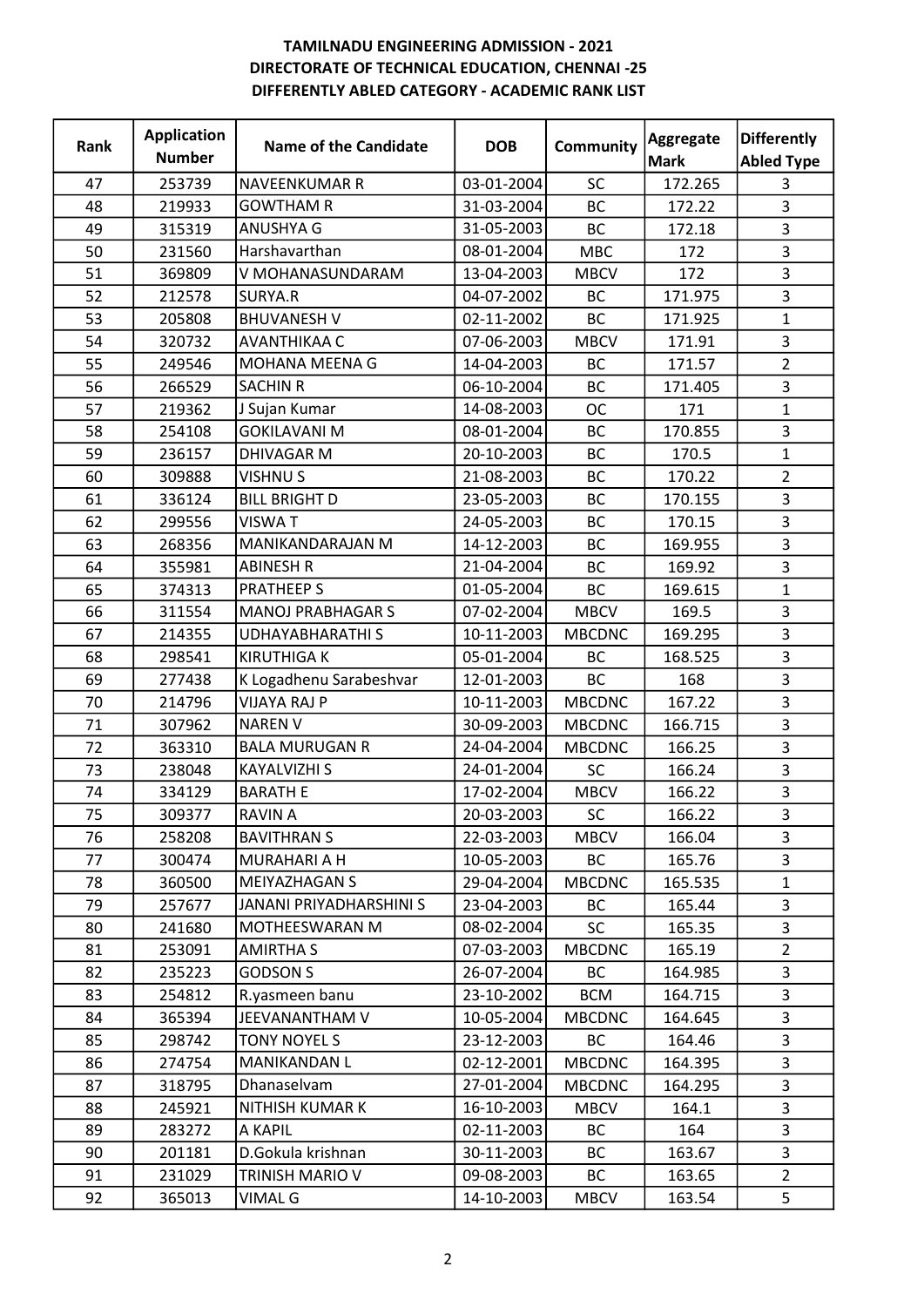| Rank | <b>Application</b><br><b>Number</b> | <b>Name of the Candidate</b> | <b>DOB</b> | Community     | Aggregate<br><b>Mark</b> | <b>Differently</b><br><b>Abled Type</b> |
|------|-------------------------------------|------------------------------|------------|---------------|--------------------------|-----------------------------------------|
| 93   | 288003                              | <b>BAHURDEEN A</b>           | 26-07-2003 | <b>BCM</b>    | 162.88                   | 1                                       |
| 94   | 229462                              | VIGNESHWARI V                | 02-03-2003 | <b>MBCV</b>   | 162.68                   | $\overline{2}$                          |
| 95   | 366774                              | <b>KOWSALYA S</b>            | 15-08-2004 | <b>BC</b>     | 162.245                  | $\mathbf{1}$                            |
| 96   | 322544                              | <b>JAYASHREE N</b>           | 10-05-2004 | SC            | 162.195                  | 3                                       |
| 97   | 362226                              | <b>BOSCO NICKESH M</b>       | 27-11-2003 | <b>BC</b>     | 161.965                  | 5                                       |
| 98   | 357053                              | <b>ARUNPRASATH R</b>         | 08-12-2003 | SC            | 161.67                   | $\overline{3}$                          |
| 99   | 228799                              | Kanagaraj.R                  | 18-03-2004 | <b>BC</b>     | 161.665                  | $\mathbf{1}$                            |
| 100  | 207200                              | Alagumariappan               | 13-11-2003 | <b>BC</b>     | 161.24                   | $\overline{2}$                          |
| 101  | 344320                              | <b>AYYANRAJ C</b>            | 25-03-2004 | <b>MBCDNC</b> | 161.055                  | 3                                       |
| 102  | 221363                              | SREENIVASON A V              | 06-02-2003 | <b>BC</b>     | 161.045                  | $\mathbf{1}$                            |
| 103  | 305228                              | <b>MAITHREYAN K R</b>        | 20-01-2003 | <b>BC</b>     | 160.56                   | 3                                       |
| 104  | 324295                              | <b>NANDHINIS</b>             | 11-12-2004 | <b>MBC</b>    | 160.27                   | 3                                       |
| 105  | 325075                              | <b>BARATHRAJ T</b>           | 07-10-2003 | SC            | 160.19                   | 3                                       |
| 106  | 291353                              | <b>KUMARESAN M</b>           | 06-11-2003 | <b>BC</b>     | 160.155                  | $\overline{3}$                          |
| 107  | 273957                              | <b>ARULK</b>                 | 24-06-2003 | <b>MBCV</b>   | 159.715                  | 5                                       |
| 108  | 241748                              | <b>KAVYA SHREE C P</b>       | 02-02-2004 | <b>MBCV</b>   | 159.63                   | $\overline{2}$                          |
| 109  | 329109                              | <b>V J PRANAV KUMAAR</b>     | 18-12-2003 | SC            | 159.5                    | $\mathbf{1}$                            |
| 110  | 316891                              | P Gonzaless Udaiyappan       | 07-05-2003 | SC            | 159                      | 3                                       |
| 111  | 265414                              | PRAVINKUMAR S                | 28-03-2002 | <b>BC</b>     | 158.82                   | $\overline{2}$                          |
| 112  | 258091                              | Vijayathithiyan S            | 03-05-2003 | <b>MBCDNC</b> | 158.53                   | 3                                       |
| 113  | 322002                              | <b>ARAVIND U</b>             | 25-03-2004 | <b>BC</b>     | 158                      | $\overline{2}$                          |
| 114  | 272727                              | RAJALAKSHMI E                | 07-04-2004 | <b>MBCV</b>   | 157.815                  | 3                                       |
| 115  | 356988                              | ANUROOPA CJ                  | 14-10-2003 | BC            | 157.53                   | $\mathbf{1}$                            |
| 116  | 250803                              | SAINATH T                    | 09-10-2003 | SC            | 157.24                   | 3                                       |
| 117  | 368919                              | <b>ARUN M</b>                | 05-02-2004 | SC            | 157.185                  | 3                                       |
| 118  | 227281                              | Jaison Abishek .G            | 03-07-2002 | <b>BC</b>     | 156.46                   | $\overline{2}$                          |
| 119  | 299149                              | <b>SURESH E</b>              | 08-12-2001 | <b>MBCV</b>   | 155.79                   | $\overline{2}$                          |
| 120  | 337939                              | <b>ANCHANA N P</b>           | 27-01-2004 | <b>BC</b>     | 155.495                  | 3                                       |
| 121  | 315733                              | <b>THIYAGU S</b>             | 06-11-2002 | <b>MBCV</b>   | 155.485                  | 3                                       |
| 122  | 283758                              | KIRUTHIKRAM                  | 16-10-2003 | BC            | 155.31                   | 3                                       |
| 123  | 262531                              | <b>VINITHA V</b>             | 06-12-2003 | <b>MBCV</b>   | 155.175                  | $\overline{3}$                          |
| 124  | 270097                              | J SANJEETH                   | 27-08-2002 | BC            | 155                      | $\overline{4}$                          |
| 125  | 298562                              | Sriram V                     | 18-02-2004 | <b>BC</b>     | 155                      | $\overline{2}$                          |
| 126  | 217009                              | Udhaya s                     | 15-04-2004 | <b>MBCDNC</b> | 154.415                  | $\mathbf{1}$                            |
| 127  | 228939                              | NANDHAKISHORE M              | 18-12-2003 | <b>MBC</b>    | 153.925                  | 3                                       |
| 128  | 247232                              | <b>VETRIVEL M</b>            | 14-11-2003 | <b>SC</b>     | 153.615                  | 3                                       |
| 129  | 272559                              | <b>RAJKUMAR R</b>            | 19-12-2003 | BC            | 153.375                  | 3                                       |
| 130  | 353047                              | <b>KAVIARASU R</b>           | 28-01-2003 | <b>BC</b>     | 152.89                   | 3                                       |
| 131  | 232584                              | <b>BARATH S</b>              | 07-07-2003 | BC            | 152.405                  | 3                                       |
| 132  | 223339                              | <b>EZHILARASU S</b>          | 20-09-2002 | <b>BC</b>     | 152.295                  | 3                                       |
| 133  | 253719                              | L NITHIN SHIV SUNDAR         | 27-01-2003 | <b>OC</b>     | 151.5                    | 3                                       |
| 134  | 335323                              | <b>DHATCHAYANI S</b>         | 10-06-2003 | BC            | 151.495                  | 3                                       |
| 135  | 338196                              | <b>DHANUSH S</b>             | 17-01-2004 | <b>BC</b>     | 151                      | 3                                       |
| 136  | 369624                              | ANIRUTHAN M                  | 22-09-2002 | <b>MBCV</b>   | 150.955                  | 3                                       |
| 137  | 250110                              | SIVAKUMAR A                  | 27-11-2003 | <b>MBCDNC</b> | 150.185                  | $\overline{3}$                          |
| 138  | 217010                              | Revanth Roshan R             | 25-07-2004 | BC            | 149.365                  | 3                                       |